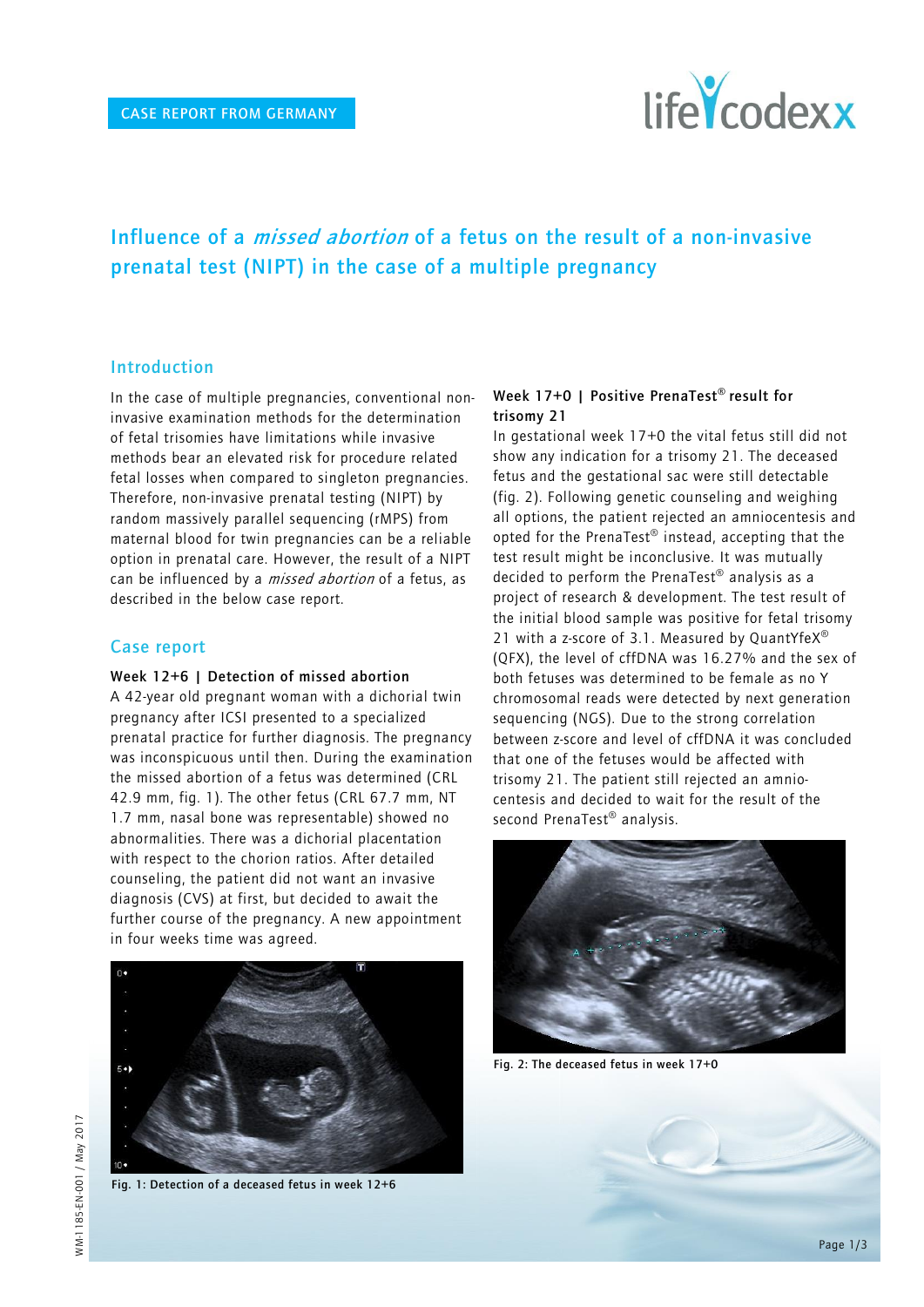

#### **Week 19+2 | Second positive PrenaTest® result for trisomy 21**

A second blood sample was taken and analyzed in gestational week 19+2. The test result was positive for fetal trisomy 21 with a z-score of 11.6 and a level of cffDNA (QFX) of 16.92%. As before, there was no Y chromosomal representation. The patient still did not wish to have an amniocentesis performed.

#### **Week 21+6 | Vital fetus without indication for trisomy 21**

In gestational week 21+6 the vital fetus still did not show any indication for a trisomy 21. The deceased fetus as well as the gestational sac continued to be representable (fig. 3). As before, the patient rejected an amniocentesis due to the presumably elevated risk for a procedure related miscarriage. An abortion would have only been an option for her in case of a severe malformation.



**Fig. 3: Deceased fetus with gestational sac in week 21+6**

## **Week 22+1 | Negative PrenaTest® result for trisomy 21**

A third blood sample was taken and analyzed in gestational week 22+1. This time, the test result was negative for fetal trisomy 21 with a z-score of 1.6 and a level of cffDNA (QFX) of 20.44%. Again, no Y chromosomal representation could be measured, reconfirming the pregnancy with a female fetus.

**Week 26+5 | Deceased fetus still representable**

In gestational week 26+5 the vital fetus was still without indication for a trisomy 21. Remaining structures of the deceased fetus continued to be representable though the gestational sac had been resorbed completely (fig. 4).



**Fig. 4: Remaining structures of the deceased fetus in week 26+5**

#### **Week 31+3 | Deceased fetus not representable anymore**

A final examination was performed in gestational week 31+3. The living fetus developed appropriately without any indication for trisomy 21. Now, the deceased fetus was not representable anymore.

#### **Week 36+2 | Birth of a healthy female child**

In gestational week 36+2 a healthy female child was born (via forceps, 2700g, 48 cm).

**Table 1: Results of the PrenaTest® in correlation with the resorption process**

| Week     | cffDNA<br>(QFX) | z-score | Test result |
|----------|-----------------|---------|-------------|
| $17+0$   | 16.27%          | 3.1     | positive    |
| $19+2$   | 16.92%          | 11.6    | positive    |
| $77 + 1$ | 20.44%          | 1.6     | negative    |